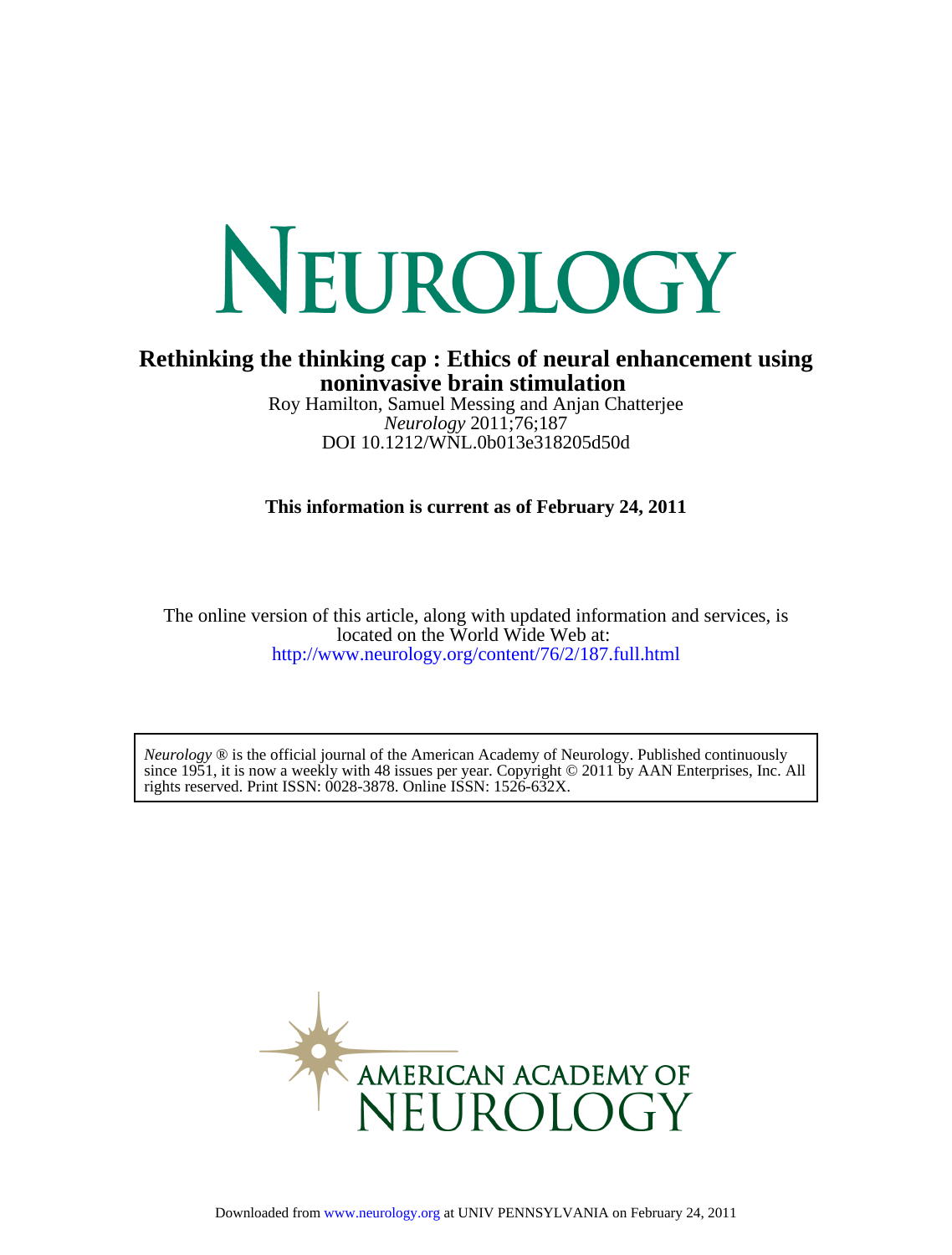# Rethinking the thinking cap

Ethics of neural enhancement using noninvasive brain stimulation

Roy Hamilton, MD, MS Samuel Messing, BA Anjan Chatterjee, MD

Address correspondence and reprint requests to Dr. Roy H. Hamilton, 3 Gates Building, Hospital of the University of Pennsylvania, 3400 Spruce Street, Philadelphia, PA 19104 royhhamilton@yahoo.com

## **ABSTRACT**

Although a growing body of evidence suggests that noninvasive brain stimulation techniques such as transcranial magnetic stimulation and transcranial direct current stimulation have the capacity to enhance neural function in both brain-injured and neurally intact individuals, the implications of their potential use for cosmetic self-enhancement have not been fully explored. We review 3 areas in which noninvasive brain stimulation has the potential to enhance neurologic function: cognitive skills, mood, and social cognition. We then characterize the ethical problems that affect the practice of cosmetic neurology, including safety, character, justice, and autonomy, and discuss how these problems may apply to the use of noninvasive brain stimulation for selfenhancement. *Neurology*® **2011;76:187–193**

#### **GLOSSARY**

**DLPFC** = dorsolateral prefrontal cortex; LATL = left anterior temporal lobe; RAT = remote association test; rTMS = repetitive TMS; **tDCS** = transcranial direct current stimulation; TMS = transcranial magnetic stimulation

**THE THINKING CAP** Recent years have witnessed a surge of interest in the potential for therapies developed to help patients with cognitive deficits to enhance the abilities of individuals with normal cognition. While this emerging field of cosmetic neurology offers the promise of changing how we think and feel in ways that will make us more effective in the workplace, more attentive in school, or happier in our personal lives, it has also fueled serious ethical concerns.<sup>1,2</sup>

Noninvasive brain stimulation techniques such as transcranial magnetic stimulation (TMS) and transcranial direct current stimulation (tDCS) are popular investigative tools in cognitive neuroscience, and are increasingly being explored as treatments for a variety of neurologic and psychiatric conditions (figure). Mounting experimental evidence also suggests that focal brain stimulation can transiently improve performance on a variety of cognitive tasks in otherwise healthy individuals, raising the possibility that these technologies may someday be employed cosmetically.

The notion of magnetic or electrical devices that noninvasively enhance brain activity calls to mind the proverbial thinking cap, an idea that has already captured the public imagination.3,4 In this article, we survey current work involving TMS and tDCS that relates to neurologic enhancement, reflect on ethically relevant similarities and differences between pharmacologic enhancement and noninvasive brain stimulation, and consider some potentially problematic issues that may arise with respect to certain ethical principles: nonmalfeasance and safety, justice, character and personhood, and autonomy.

**OVERVIEW OF TMS AND TDCS** TMS involves the generation of a rapid time-varying magnetic field in a coil of wire. When this coil is held to the head of a subject, the magnetic field penetrates the scalp and skull inducing a small current parallel to the plane of the coil in the brain that is sufficient to depolarize neuronal membranes and generate action potentials. Repetitive TMS (rTMS), which involves the application of a series of pulses at a predetermined frequency, is particularly relevant to neural enhancement because it can produce effects that outlast the application of the stimulation. Evidence suggests that rTMS delivered at a low frequency (0.5–2 Hz) tends to focally decrease cortical excitability, whereas higher frequencies (faster than 5 Hz) tend to increase excitability.<sup>5</sup>

tDCS involves the application of small electrical currents to the scalp through 2 surface electrodes. Current flows from the anode, through the cortex, and out through the cathode. Unlike TMS, which induces currents

From the Department of Neurology (R.H., A.C.), Center for Cognitive Neuroscience (R.H., S.M., A.C.), and Laboratory for Cognition and Neural Stimulation (R.H., S.M.), University of Pennsylvania, Philadelphia.

*Disclosure:* Author disclosures are provided at the end of the article.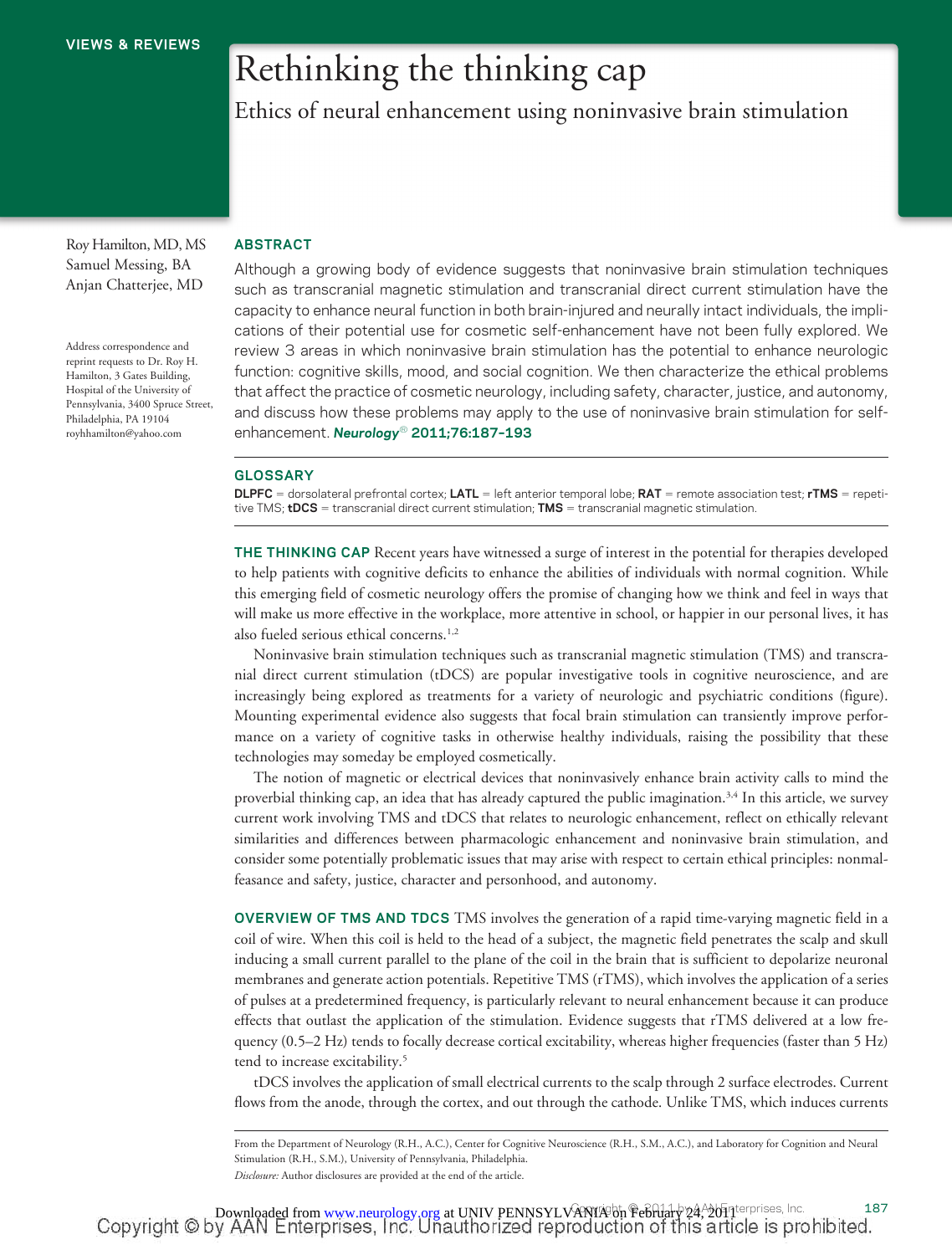

Data were acquired by searching pubmed.gov for articles created each year with "transcranial magnetic stimulation," "TMS," "transcranial direct current stimulation," or "tDCS" in the title. Review articles were excluded. All searches were conducted on March 8, 2010.

of sufficient magnitude to stimulate action potentials, the weak electrical currents employed in tDCS are thought to modulate the resting membrane potentials of neurons. The effect of tDCS depends on which electrode is applied to the scalp: cathodal stimulation is associated with decreased cortical excitability due to hyperpolarization of cortical neurons, while anodal stimulation is associated with increased cortical excitability due to subthreshold depolarization. These effects may last from minutes to hours depending on the intensity, polarity, and duration of stimulation.<sup>6,7</sup>

Comparing the 2 techniques, TMS affords greater spatial and temporal resolution than tDCS. These differences in precision may lend themselves to different applications for TMS and tDCS depending on whether manipulation of a particular cognitive operation is more readily accomplished by focused or distributed stimulation. Also, compared to TMS, tDCS is currently less expensive, much more portable, very well-tolerated, and associated with fewer safety concerns.8

## **THE PROMISE OF NONINVASIVE BRAIN STIMULA-**

**TION** Based on studies that involve healthy individuals, noninvasive brain stimulation may eventually be used for self-enhancement in at least 3 realms: cognitive skills, mood, and social cognition.

**Cognitive skills.** TMS and tDCS have been used to induce transiently improved performance in healthy individuals on tasks that rely on different aspects of learning and memory. Several investigators have used

noninvasive brain stimulation to affect the ability to hold and manipulate information over short periods of time, commonly known as working memory.<sup>9,10</sup> Numerous other studies have shown that manipulation of activity in the primary motor region of cortex (M1) can improve performance on various complex motor learning tasks.<sup>11-13</sup>

Another area where the potential of cognitive enhancement holds great promise is language learning. Anodal tDCS over Broca's area has been shown to improve the ability of subjects to learn new object names and may also enhance the ability to learn novel grammar.14,15 In other investigations, TMS and tDCS of language-related regions of the left hemisphere has been shown to induce faster object naming,<sup>16,17</sup> and anodal tDCS applied to the left prefrontal cortex has been shown to transiently improve verbal fluency.<sup>18</sup>

The evidence for enhancement of more general complex problem-solving abilities via noninvasive brain stimulation is limited, but intriguing. In one recent investigation, tDCS of the left dorsolateral prefrontal cortex (DLPFC) improved performance on the remote association test (RAT), a task in which subjects are presented with sets of 3 words and asked to identify the common linguistic association between them (e.g., the words "scan," "wash," and "child" can be linked to the common word "brain").19 Investigators have linked performance on the RAT task to other measures of creative thinking, executive function, and general intelligence, suggesting that noninvasive brain stimulation could potentially enhance these cognitive abilities as well.

Limited evidence also suggests that TMS and tDCS can potentially enhance visuospatial processing. In one study, low-frequency rTMS applied to the parietal lobe increased accuracy on a visual stimulus detection task for visual targets on the side that was stimulated.20 Importantly, subjects also showed a trend toward worsened detection of targets in the opposite field of vision. This latter finding suggests that the potential for noninvasive brain stimulation to increase performance on a particular cognitive task may sometimes be achieved at the expense of other cognitive operations that make use of similar brain areas, an issue we revisit in the discussion of the risks of brain stimulation.

Finally, one set of cognitive skills in which the role of TMS and tDCS has been especially controversial is the unmasking of so-called savant-like abilities. Snyder<sup>21</sup> argued that inhibition of the left anterior temporal lobe (LATL) with brain stimulation interferes with semantic networks that normally impose top-down constraints on human perception—in short, making conception play a dimin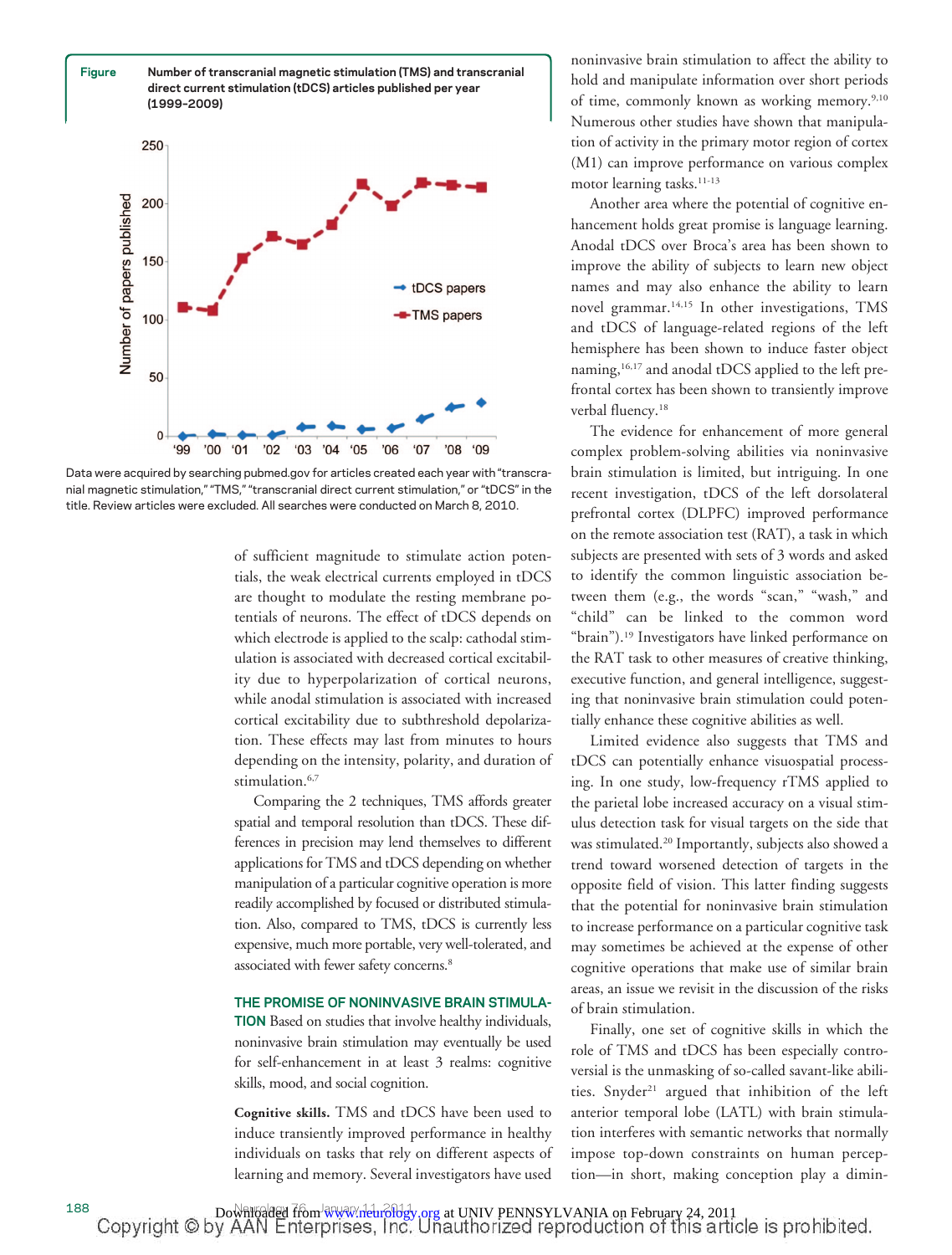ished role in perception. These investigators suggest that suppressing the LATL increases access to lessprocessed information, improving performance in perceptual abilities on tasks such as drawing, proofreading, numerosity judgment,<sup>3</sup> and other cognitive processes in which conceptual knowledge biases performance.<sup>22,23</sup>

**Mood modulation.** The use of TMS to treat depression has been reported in dozens of randomized controlled trials spanning more than a decade.<sup>24-26</sup> This body of evidence indicates that rTMS of the prefrontal cortex leads to symptomatic improvement in some patients who have failed to respond to antidepressant medications, and in 2008 the US Food and Drug Administration approved the use of TMS for this indication. Dozens of clinical treatment centers now offer therapeutic brain stimulation (e.g., http:// www.neurostartms.com). Evidence for the efficacy of tDCS in treating depression is more preliminary but also promising.27,28

The approach used to stimulate patients with depression is based on the notion of a hemispheric imbalance of cortical activity in the prefrontal cortex, with relatively decreased activity on the left in depressed patients.29,30 Therapeutic brain stimulation for depression has therefore generally entailed either excitation of the left or inhibition of the right prefrontal cortex.<sup>26</sup> Unilateral stimulation of the prefrontal cortex has been shown to induce transient changes in mood in healthy individuals as well.<sup>31,32</sup> Interestingly, for reasons that remain unclear, the mood changes induced by high-frequency rTMS in healthy persons appear to show a pattern opposite that seen in depressed patients. Elevations of mood are associated with right-sided excitation and depression of mood with left-sided excitation. These mood effects in healthy subjects have not yet been replicated using tDCS.<sup>33</sup>

The use of noninvasive brain stimulation to modulate mood raises the question of whether and how noninvasive brain stimulation may be combined with existing pharmacologic agents such as antidepressants to induce changes in affect, cognition, and personality. Several studies using tDCS have shown that agents that modulate the function of a variety of neurotransmitter systems can have a profound impact on the ability of noninvasive brain stimulation to induce excitability changes in the cortex.<sup>34,35</sup> One can envision future investigations and treatment paradigms in which noninvasive brain stimulation is used in conjunction with pharmacologic agents.

**Social cognition.** Evidence suggests that TMS and tDCS can transiently alter an individual's understanding of and relationship to others in ways that touch directly on the neural basis of ethical and moral thought and behavior. For instance, Young and colleagues<sup>36</sup> recently tested subjects on a task in which they made judgments about the moral permissibility of the intentions and actions of characters in short vignettes. TMS applied to the right temporoparietal junction caused subjects to focus more on the outcome of the act than the intention of the actor when judging permissibility of the act. This was the case even when the agent's intent was to harm another person, so long as the outcome of the agent's actions was innocuous.

In another striking example of how brain stimulation can affect social cognition, Knoch and colleagues<sup>37</sup> employed an "ultimatum game" in which subjects were asked to either accept or refuse a share of money that was divided and offered to them by a second individual (the proposer). If the subject refused the money, neither the subject nor the proposer received any. Although it was in the selfinterest of the subject to accept any offer, subjects typically refused offers that they perceived as unfairly low. This decision is thought to rely on notions of fairness, equity, and reciprocity and is termed "altruistic punishment." After inhibitory noninvasive brain stimulation of the right DLPFC, subjects were more likely to accept low offers, even though they still perceived them as being unfair. It seems as though subjects were more motivated to act in their self-interest than to abstain from a reward for the sake of fairness. TMS and tDCS of the DLPFC have also been shown to manipulate behavior on a variety of other rewardseeking tasks.<sup>38</sup>

A third example comes from investigations into the neural basis of duplicity. Prior evidence suggests that TMS, under the right circumstances, can differentiate neural activity elicited during deceptive behavior from that elicited during honest behavior. Investigators measured the motor response generated by magnetic stimulation of the motor cortex (motor evoked potential), and found that measurements of this neurophysiologic marker during deception were larger than those generated during truthfulness.<sup>39</sup> Moreover, Priori and colleagues<sup>40</sup> noted that bilateral anodal tDCS delivered to the DLPFC slows the generation of deceptive responses but not truthful ones, suggesting that manipulating cortical activity in this region interferes with the capacity for deception. In addition, Luber and colleagues<sup>41</sup> report that pulses of TMS delivered to the midline parietal cortex also selectively slows deceptive responses.

#### **THE PERILS OF NONINVASIVE BRAIN STIMULA-**

**TION** It has been argued by some that the benefits of self-enhancement may outweigh social risks and that the social cost of foregoing enhancement may be con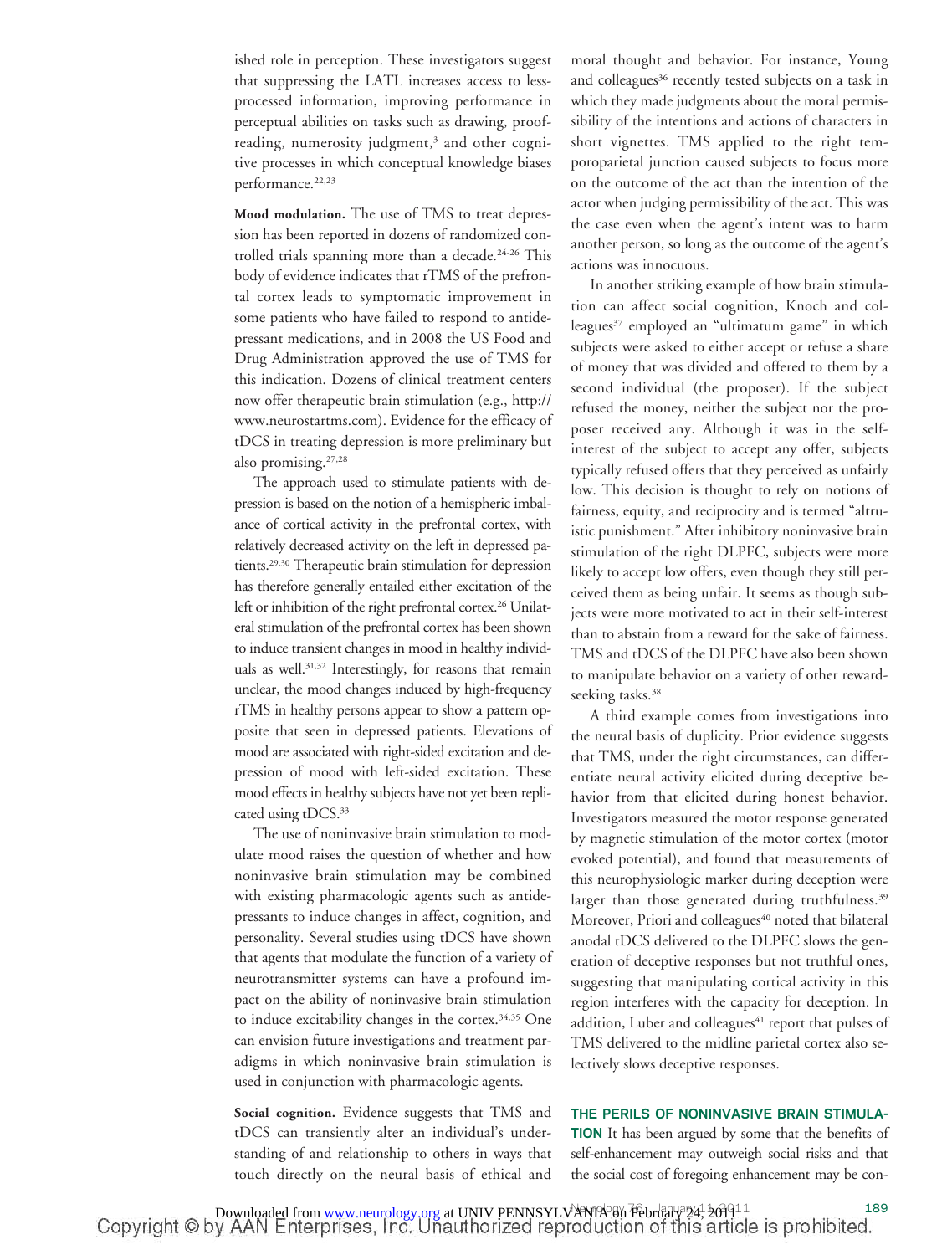siderable.<sup>42</sup> Nonetheless, as the cosmetic use of pharmacologic neural enhancement continues to increase, it is incumbent on science and society to address several concerns: 1) safety, 2) character, 3) justice, and 4) autonomy. These same concerns are likely to be important if self-enhancement with noninvasive brain stimulation becomes more widespread.

**Safety.** There are known and possibly unknown safety concerns associated with noninvasive brain stimulation. The most important safety risk associated with TMS is the risk of inducing seizures. Since the introduction of published safety parameters for the use of rTMS, the incidence of induced seizure is exceptionally rare.<sup>43</sup> All current evidence indicates that tDCS is extremely safe; its main safety risks are mild headache and a mild burning or itching sensation under the electrodes.<sup>44</sup> Given the newness of these methodologies, one caveat is that not much is known about the chronic effects of either magnetic or electrical brain stimulation. Future studies may reveal unsuspected side effects and risks that are more serious than those associated with some conventional methods of behavioral cognitive manipulation (e.g., psychotherapy).

One potential concern that may be more relevant to noninvasive brain stimulation than to psychopharmacology is that focal brain stimulation performed to enhance some abilities may be deleterious to others.20,45 Excitation or inhibition of a brain region in order to affect one mental operation may have unintended effects on other functions, either because the region of brain stimulated is part of the integral networks of those functions or because direct manipulation of that brain region results in indirect inhibition or excitation of critical downstream neural elements. Focal manipulation of cortical function with noninvasive brain stimulation has been compared to adjusting the weights on a complicated mobile; "pushing" on one piece may have inadvertent effects on the others.<sup>46</sup>

While the safety issues associated with brain stimulation are of paramount importance, they do not comprise an especially complicated ethical dilemma. Here there is a strong analogy to be made between noninvasive brain stimulation and pharmacologic agents. As with pharmacologic agents, all parties that would be involved in the use of noninvasive stimulation for selfenhancement—patients/consumers, device producers, and practitioners—are likely to desire a safe outcome. Therefore there is no inherent conflict of interest. As such, as long as information about adverse side effects is not suppressed, safety problems seem to be of a more pragmatic than deeply ethical nature.<sup>2</sup>

**Character.** The issue of character relates to our notions of what defines our identity and gives meaning to our lives. Here there are at least 2 issues. The first is whether we believe fundamental elements of selfidentity can and should be altered. The second is predicting the unintended long-term consequences of self-enhancement, especially with respect to characterological and psychosocial development.

Evidence suggests that most people believe it is acceptable to change certain mental abilities, such as concentration or memory, while other qualities—for example, honesty or fairness—are considered so integral to an individual's self-identity that many people find it inappropriate to manipulate them.<sup>47</sup> If these core qualities can be changed in an enduring way using brain stimulation, some would argue that an individual who has changed them has changed his or her identity—that he or she is now in fact a different person. A related concern is that the ability to enhance our essential traits and abilities runs the risk of commodifying them,<sup>48</sup> and possibly of eroding our collective appreciation of human gifts, talents, and achievements.49 If the use of noninvasive brain stimulation for self-enhancement becomes widespread, it is likely that society will be forced to confront essential questions of self-identity and whether there are or should be limits on our ability to change our fundamental nature.

A separate issue is whether widespread and frequent cosmetic use of neural enhancements, especially mood enhancements, could eventually affect the development of personality traits in unintended ways. Brain stimulation and pharmacologic enhancements might someday be used electively to mitigate relatively minor negative mood states in psychiatrically healthy individuals. On one level, this seems appealing, since all of us generally seek to avoid suffering. However, the ability to endure rather than avoid physical and psychological discomfort may play a fundamental role in psychological development, in part by engendering socially valued attributes, such as patience and determination.<sup>50</sup> Recent neuroimaging evidence even suggests that observing pain in others elicits patterns of neural activation similar to those engaged when one experiences pain directly, suggesting that painful experiences may play a role in empathy.<sup>51</sup> Moreover, some have argued that the ability to overcome hardship may contribute to psychological wellbeing by giving rise to a sense of accomplishment and satisfaction in one's actions.<sup>48,52</sup> Thus, while neural enhancements might someday offer the possibility of smoothing out emotional rough patches in the lives of otherwise healthy individuals, it is unclear whether this kind of manipulation will come at the expense of other valuable traits.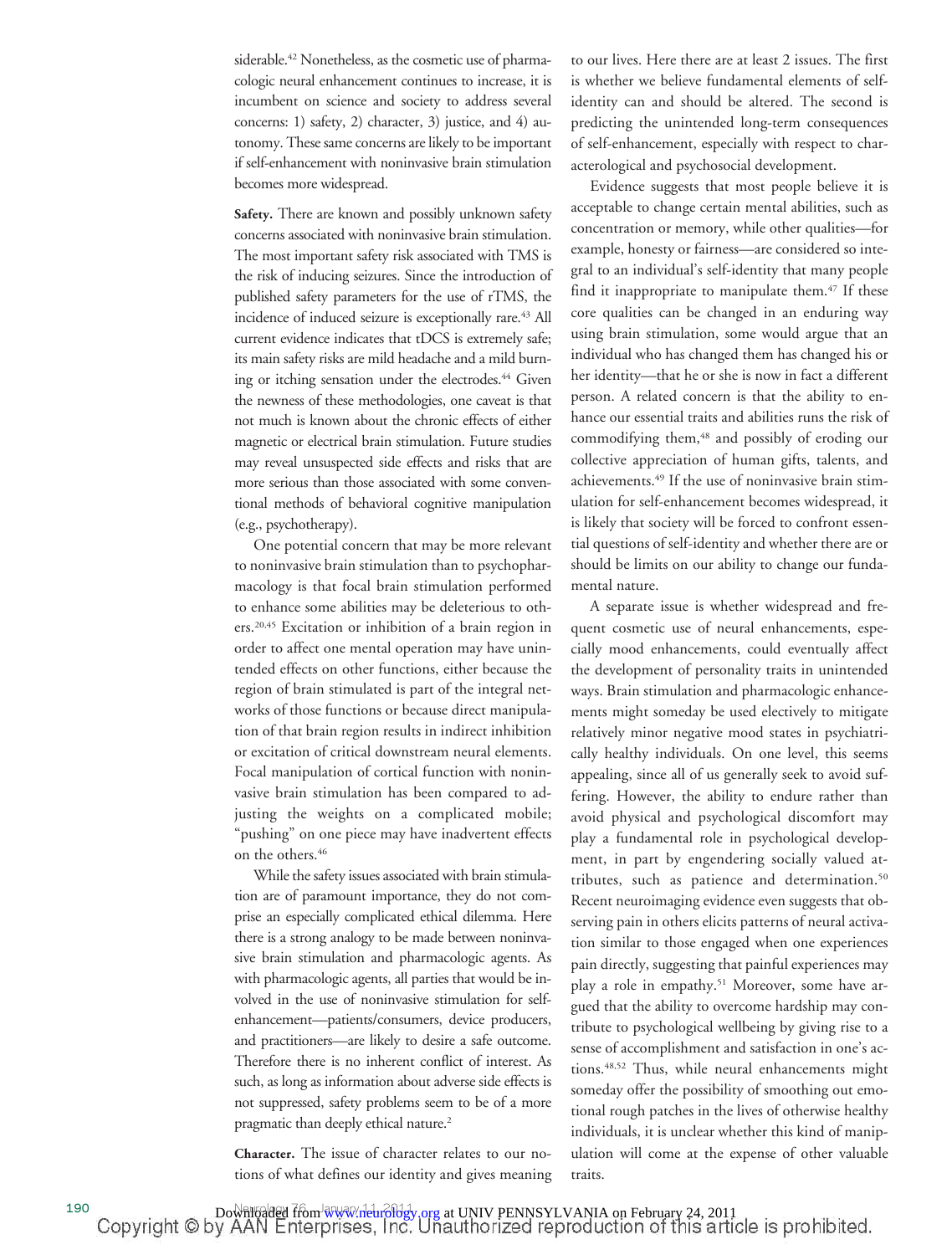**Justice.** This relates to the equitable distribution of resources. Like medications that can be used for cognitive enhancement in normal individuals, noninvasive brain stimulation for self-enhancement may not be covered by insurance companies. This situation may be conducive to the emergence of a small minority of individuals who are able to pay out-of-pocket for personalized boutique enhancement regimens to improve their affect and cognition. Extending this hypothetical scenario further, if cognitive enhancement becomes commonplace for a certain set of people, the range of expectations regarding what able individuals are capable of achieving may eventually shift to accommodate the augmented abilities of the "enhanced" class. Eventually, cognitive abilities may become increasingly "medicalized," to the point that unenhanced cognition may be viewed as a pathologic state by those who can afford to enhance themselves.<sup>53</sup>

While the issue of distributive justice is clearly problematic when considering the issue of cognitive enhancement, it is by no means unique to brain stimulation. Rather it would mirror the widening gap between rich and poor with respect to almost all aspects of life, including nutrition, personal safety, medical care, and education. It would amount to another reflection of a social system where, at least in the United States, these disparities have historically been tolerated.

**Autonomy.** With respect to autonomy, the question is not whether the ability to avail oneself of salutary brain stimulation could be curtailed (that is an issue of justice, as noted above), but rather whether situations could someday arise in which one could be explicitly or implicitly coerced to undergo brain stimulation.

Explicit coercion in this context refers to forcing individuals to undergo noninvasive brain stimulation against their will for the perceived greater good of society. Here again comparison to pharmacologic treatments is instructive. A number of US states have experimented with the concept of "chemically castrating" repeat sex offenders using medroxyprogesterone, a hormonal treatment that decreases sexual drive and aggressiveness.<sup>54</sup> Laws such as these set a precedent for the use of coercive interventions to modify behavior and cognition in certain populations. One context in which explicit coercion can be envisioned is the detection and manipulation of deception, wherein noninvasive brain stimulation could someday add to or replace the polygraph, or be used as a neurophysiologic "truth serum" that interferes with the ability to lie.<sup>39-41</sup> Such potential applications of brain stimulation would call into question whether the state, under any circumstances, has the right to elucidate or manipulate cognitive states against one's will.

Implicit coercion in this context refers to the pressure to engage in brain enhancement as a way to keep up with the demands of a competitive society. Progress today is widely considered to involve the unrelenting pursuit of greater efficiency and productivity. For many individuals intense competition and the drive to succeed characterizes life in the workplace, school, and even at home. In a society where pharmacologic doping frequently mars the fairness of professional sports and where both students and their professors take stimulant medications to meet their academic expectations,<sup>55,56</sup> the potential pressure for the use of cognitive enhancing technologies of all types is very real.

**DISCUSSION** We have tried to make the case that the use of noninvasive brain stimulation for selfenhancement is not far-fetched. While we do not assert that elective brain stimulation is inevitable, the emerging popularity of other forms of cosmetic brain enhancement implies that noninvasive brain stimulation may also someday become part of the mainstream. We have also emphasized the ethical issues that are likely to arise if the cosmetic use of noninvasive brain stimulation becomes more widespread, in particular those related to character, justice, and autonomy.

Cosmetic applications of noninvasive brain stimulation may challenge the traditional role of physicians, especially neurologists and psychiatrists, who are currently the principal clinical practitioners of TMS and tDCS. Plastic surgeons faced a similar challenge to their identity in the last century as the demand for their services shifted from reconstructive to cosmetic procedures, and clinical neurosciences currently face a similar challenge with respect to pharmacologic cognitive enhancement.<sup>57</sup> Physicians will need to clarify their relationships with patients and consumers, especially when their fiduciary and financial interests are at odds. Moreover, as novel approaches for enhancing cognition develop, accurate dissemination of information from the scientific and medical world to the public will call for the responsible actions of clinicians and neuroscientists alike. Physicians and neuroscientists will also need to partner to ensure that standards of safe and appropriate usage can be implemented as technologies like noninvasive brain stimulation transfer from the laboratory to the clinic to cosmetic use.<sup>58</sup>

### **DISCLOSURE**

Dr. Hamilton receives research support from the NIH/NINDS (1K01NS060995 [PI]) and the Robert Wood Johnson Foundation/ Harold Amos Faculty Development Program. S. Messing holds stock in Medical Information Technology Inc. Dr. Chatterjee serves as an Associ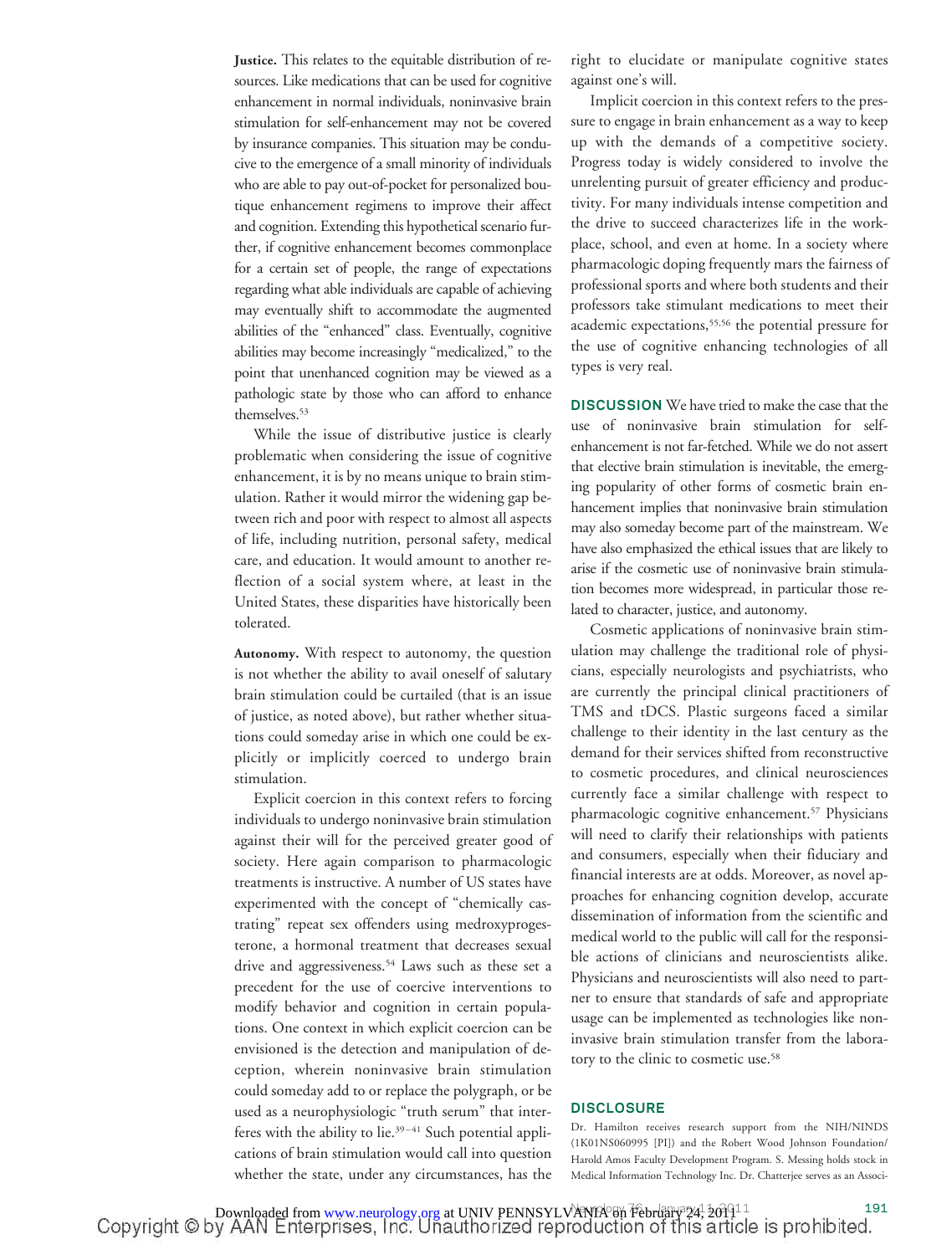ate Editor for the *Journal of Cognitive Neuroscience* and receives research support from the NIH (RO1 DC004817 [PI] and RO1 DC008779 [PI]) and the National Science Foundation.

*Received May 26, 2010. Accepted in final form August 30, 2010.*

#### **REFERENCES**

- 1. Chatterjee A. Cosmetic neurology: the controversy over enhancing movement, mentation and mood. Neurology 2004;63:968 –974.
- 2. Chatterjee A. The promise and predicament of cosmetic neurology. J Med Ethics 2006;32:110 –113.
- 3. Snyder AW, Mulcahy E, Taylor JL, Mitchell DJ, Sachdev P, Gandevia SC. Savant-like skills exposed in normal people by suppressing the left fronto-temporal lobe. J Integr Neurosci 2003;2:149 –158.
- 4. Hanuain D. Thinking cap or dunce's hat? Wired April 18, 2002.
- 5. Maeda F, Pascual-Leone A. Transcranial magnetic stimulation: studying motor neurophysiology of psychiatric disorders. Psychopharmacology 2003;168:359 –376.
- 6. Priori A. Brain polarization in humans: a reappraisal of an old tool for prolonged non-invasive modulation of brain excitability. Clin Neurophysiol 2003;114:589 –595.
- 7. Nistche MA, Paulus W. Excitability changes induced in the human motor cortex by weak transcranial direct current stimulation. J Physiol 2000;572:633– 639.
- 8. George MS, Aston-Jones G. Noninvasive techniques for probing neurocircuitry and treating illness: vagus nerve stimulation (VNS), transcranial magnetic stimulation (TMS) and transcranial direct current stimulation (tDCS). Neuropsychopharmacology 2010;35:301–316.
- 9. Ohn SH, Park CI, Yoo WK. Time-dependent effect of transcranial direct current stimulation on the enhancement of working memory. Neuroreport 2008;19:43– 47.
- 10. Fregni F, Boggio PS, Nitsche M. Anodal transcranial direct current stimulation of prefrontal cortex enhances working memory. Exp Brain Res 2005;166:23–30.
- 11. Kim YH, Park JW, Ko MH, Jang SH, Lee PK. Facilitative effect of high frequency subthreshold repetitive transcranial magnetic stimulation on complex sequential motor learning in humans. Neurosci Lett 2004;367:181–185.
- 12. Nitsche MA, Schauenburg A, Lang N, et al. Facilitation of implicit motor learning by weak transcranial direct current stimulation of the primary motor cortex in the human. J Cogn Neurosci 2003;15:619 – 626.
- 13. Kobayashi M, Hutchinson S, Théoret H, Schlaug G, Pascual-Leone A. Repetitive TMS of the motor cortex improves ipsilateral sequential simple finger movements. Neurology 2004;62:91–98.
- 14. Flöel A, Rösser N, Michka O, Knecht S, Breitenstein C. Noninvasive brain stimulation improves language learning. J Cogn Neurosci 2008;20:1415–1422.
- 15. de Vries MH, Barth AC, Maiworm S, Knecht S, Zwisterlood P, Flöel A. Electrical stimulation of Broca's area enhances implicit learning of an artificial grammar. J Cogn Neurosci Epub 2009 Nov 19.
- 16. Mottaghy FM, Hungs M, Brügmann M, et al. Facilitation of picture naming after repetitive transcranial magnetic stimulation. Neurology 1999;53:1806 –1812.
- 17. Sparing R, Dafotakis M, Meister IG, Thirugnanasambandam N, Fink GR. Enhancing language performance with non-invasive brain stimulation: a transcranial direct cur-

rent stimulation study in healthy humans. Neuropsychologia 2008;46:261–268.

- 18. Iyer MB, Mattu U, Grafman J, Lomarev M, Sato S, Wassermann EM. Safety and cognitive effect of frontal DC brain polarization in healthy individuals. Neurology 2005; 64:872– 875.
- 19. Cerruti C, Schlaug G. Anodal transcranial direct current stimulation of the prefrontal cortex enhances complex verbal associative thought. J Cogn Neurosci 2009;21:1980 – 1987.
- 20. Hilgetag CC, Théoret H, Pascual-Leone A. Enhanced visual spatial attention ipsilateral to rTMS-induced 'virtual lesions' of human parietal cortex. Nat Neurosci 2001;4: 953–957.
- 21. Snyder AW. Explaining and inducing savant skills: privileged access to lower level, less-processed information. Philos Trans R Soc Lond B Biol Sci 2009;364:1399 –1405.
- 22. Gallate J, Chi R, Ellwood S, Snyder AW. Reducing false memories by magnetic pulse stimulation. Neurosci Lett 2009;449:151–154.
- 23. Oliveri M, Romero L, Papagno C. Left but not right temporal involvement in opaque idiom comprehension: a repetitive transcranial magnetic stimulation study. J Cogn Neurosci 2004;16:848 – 855.
- 24. Pascual-Leone A, Catalá MD. Lateralized effect of rapidrate transcranial magnetic stimulation of the prefrontal cortex on mood. Neurology 1996;46:499 –502.
- 25. George MS, Nahas Z, Molloy M, et al. A controlled trial of daily left prefrontal cortex TMS for treating depression. Biol Psychiatry 2000;48:962–970.
- 26. Kim DR, Pesiridou A, O'Reardon JP. Transcranial magnetic stimulation in the treatment of psychiatric disorders. Curr Psychiatry Rep 2009;11:447– 452.
- 27. Boggio PS, Rigonatti SP, Ribeiro RB. A randomized, double-blind clinical trial on the efficacy of cortical direct current stimulation for the treatment of major depression. Int J Neuropsychopharmacol 2008;11:249 –254.
- 28. Nistche MA, Boggio PS, Fregni F, Pascual-Leone A. Treatment of depression with transcranial direct current stimulation (tDCS): a review. Exp Neurol 2009;219:  $14 - 19$ .
- 29. Maeda F, Keenan JP, Pascual-Leone A. Interhemispheric asymmetry of motor cortical excitability in major depression as measured by transcranial magnetic stimulation. Br J Psychiatry 2000;177:169 –173.
- 30. Mayberg HS. Frontal lobe dysfunction in secondary depression. J Neuropsychiatry Clin Neurosci 1994;6:428 – 442.
- 31. Pascual-Leone A, Rubio B, Pallardó F, Catalá MD. Rapidrate transcranial magnetic stimulation of left dorsolateral prefrontal cortex in drug-resistant depression. Lancet 1996;348:233–237.
- 32. George MS, Wassermann EM, Williams WA. Changes in mood and hormone levels after rapid-rate transcranial magnetic stimulation (rTMS) of the prefrontal cortex. J Neuropsychiatry Clin Neurosci 1996;8:172–180.
- 33. Koenigs M, Ukueberuwa D, Campion P, Grafman J, Wassermann E. Bilateral frontal transcranial direct current stimulation: Failure to replicate classic findings in healthy subjects. Clin Neurophysiol 2009;120:80 – 84.
- 34. Nitsche MA, Fricke K, Henschke U, et al. Pharmacological modulation of cortical excitability shifts induced by transcranial direct current stimulation in humans. J Physiol 2003;553:293–301.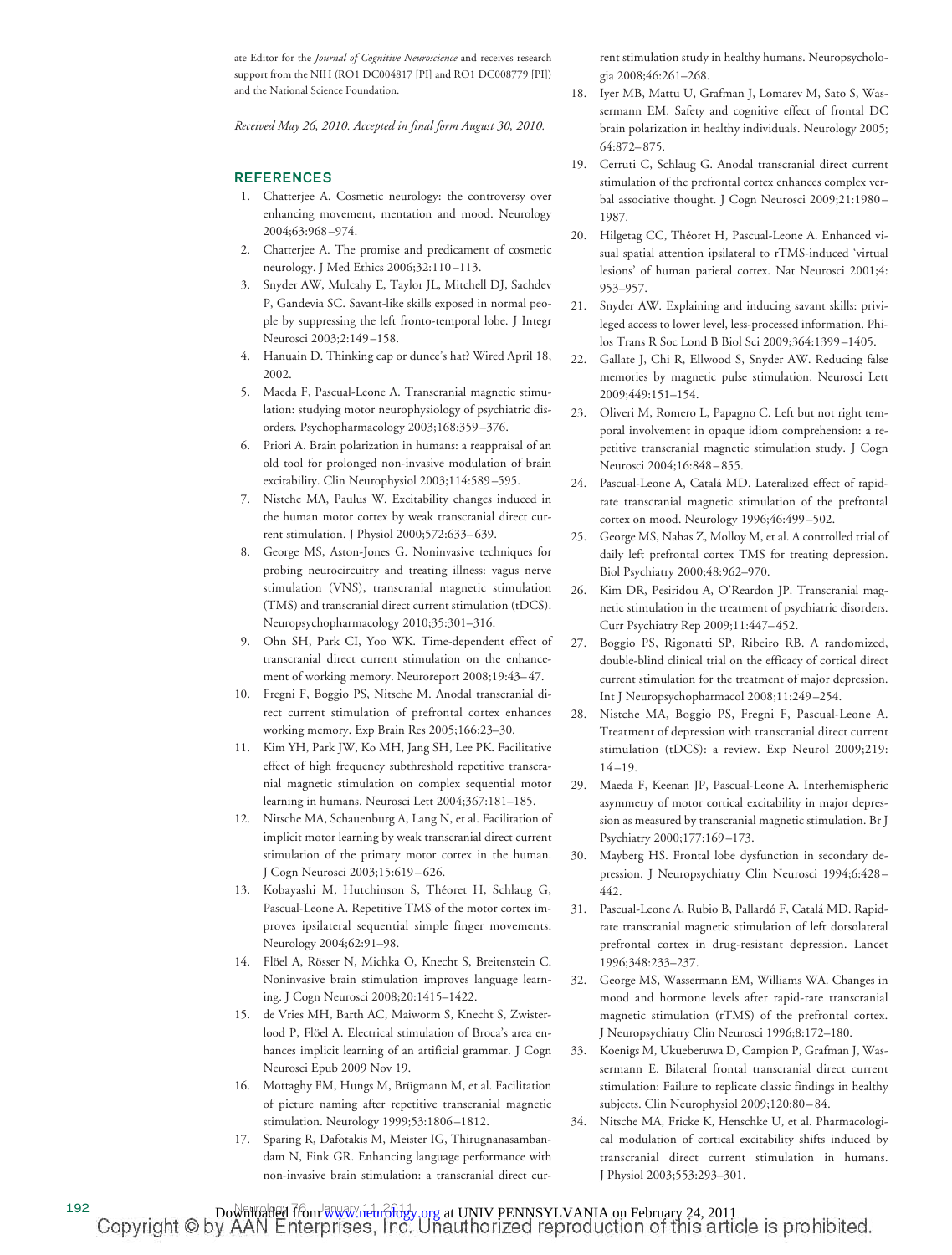- 35. Nitsche MA, Kuo MF, Karrasch R, Wächter B, Liebetanz D, Paulus W. Serotonin affects transcranial direct currentinduced neuroplasticity in humans. Biol Psychiatry 2009; 66:503–508.
- 36. Young L, Camprodon JA, Hauser M, Pascual-Leone A, Saxe R. Disruption of the right temporoparietal junction with transcranial magnetic stimulation reduces the role of beliefs in moral judgements. Proc Natl Acad Sci USA 2010;107:6753– 6758.
- 37. Knoch D, Pascual-Leone A, Meyer K, Treyer V, Fehr E. Diminishing reciprocal fairness by disrupting the right prefrontal cortex. Science 2006;314:829 – 832.
- 38. Fecteau S, Knoch D, Fregni F, Sultani N, Boggio P, Pascual-Leone A. Diminishing risk-taking behavior by modulating activity in the prefrontal cortex: a direct current stimulation study. J Neurosci 2007;27:12500 –12505.
- 39. Lo YL, Fook-Chong S, Tan EK. Increased cortical excitability in human deception. Neuroreport 2003;14:1021– 1024.
- 40. Priori A, Mameli F, Caogiamanian F, et al. Lie-specific involvement of dorsolateral prefrontal cortex in deception. Cereb Cortex 2008;18:451– 455.
- 41. Luber B, Fisher C, Appelbaum PS, Ploesser M, Lisanby SH. Non-invasive brain stimulation in the detection of deception: scientific challenges and ethical consequences. Behav Sci Law 2009;27:191–208.
- 42. Buchanan A. Enhancement and the ethics of development. Kennedy Inst Ethics J 2008;18:1–34.
- 43. Wassermann EM. Risk and safety of repetitive transcranial magnetic stimulation: report and suggested guidelines from the International Workshop on the Safety of Repetitive Transcranial Magnetic Stimulation, June 5–7, 1996. Electroencephalogr Clin Neurophysiol 1998;108:1–16.
- 44. Been G, Ngo TT, Miller SM, Fitzgeral PD. The use of tDCS and CVS as methods of non-invasive brain stimulation. Brain Res Rev 2007;56:346 –361.
- 45. Schonfeld T. Parents of unhappy poets: fiduciary responsibility and genetic enhancements. Camb Q Healthc Ethics 2003;12:411– 417.
- 46. Keenan J, Gallup GG, Falk D. The Face in the Mirror: The Search for the Origins of Consciousness, 1st ed. New York: HarperCollins; 2003.
- 47. Riis J, Simmons J, Goodwin G. Preferences for enhancement pharmaceuticals: the reluctance to enhance fundamental traits. J Consum Res 2008;35:495–508.
- 48. Farah MJ, Illes J, Cook-Deegan R, et al. Neurocognitive enhancement: what can we do and what should we do? Nat Rev Neurosci 2004;5:421– 425.
- 49. Sandel MJ. The case against perfection: what's wrong with designer children, bionic athletes, and genetic engineering. Atl Mon 2004;292:50-54, 56-60, 62.
- 50. Chatterjee A. "Cosmetic neurology" and the problem of pain. Cerebrum July 30, 2007.
- 51. Ochsner KN, Zaki J, Hanelin J, et al. Your pain or mine? Common and distinct neural systems supporting the perception of pain in self and other. Soc Cogn Affect Neurosci 2008;3:144 –160.
- 52. Kramer PD. Listening to Prozac: The Landmark Book About Antidepressants and the Remaking of the Self, Revised Edition. New York: Penguin Group; 1997.
- 53. Conrad P. Medicalization of Society: On the Transformation of Human Condition into Treatable Disorders. Baltimore: Johns Hopkins University Press; 2007.
- 54. Scott CL, Holmberg T. Castration of sex offenders: prisoners' rights versus public safety. J Am Acad Psychiatry Law 2003;31:502–509.
- 55. McCabe SE, Knight JR, Teter CJ, Wechsler H. Nonmedical use of prescription stimulants among US college students: prevalence and correlates from a national survey. Addiction 2005;100:96 –106.
- 56. Sahakian B, Morein-Zamir S. Professor's little helper. Nature 2007;450:1157–1159.
- 57. Chatterjee A. Cosmetic neurology and cosmetic surgery: parallels, predictions and challenges. Camb Q Healthc Ethics 2007;16:129 –137.
- 58. Illes J, Bird SJ. Neuroethics: a modern context for ethics in neuroscience. Trends Neurosci 2006;29:511–517.